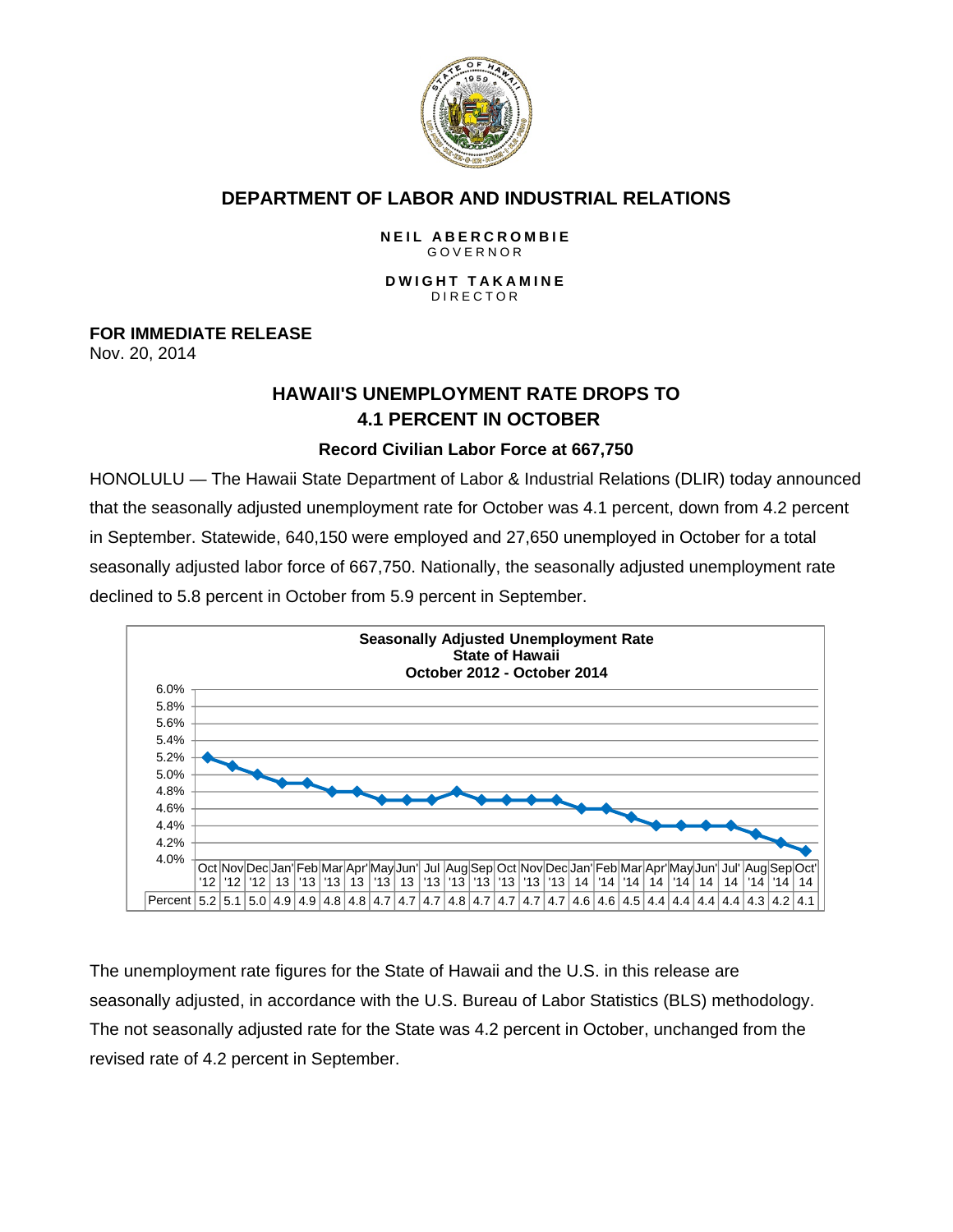| State of Hawaii Seasonally Adjusted Labor Force Data** |          |          |           |  |  |
|--------------------------------------------------------|----------|----------|-----------|--|--|
|                                                        | Oct 2014 | Sep 2014 | Oct 2013* |  |  |
| Labor Force                                            | 667,750  | 665,850  | 651,050   |  |  |
| Employment                                             | 640,150  | 638,000  | 620,300   |  |  |
| Unemployment                                           | 27,650   | 27,850   | 30,800    |  |  |
|                                                        |          |          |           |  |  |

| * benchmarked data             |                    | ** totals may not add due to rounding |              |
|--------------------------------|--------------------|---------------------------------------|--------------|
|                                | <b>OCT</b><br>2014 | <b>SEP</b><br>2014                    | OCT*<br>2013 |
|                                |                    |                                       |              |
| <b>Seasonally Adjusted</b>     |                    |                                       |              |
| <b>STATE</b>                   | 4.1                | 4.2                                   | 4.7          |
| U.S.                           | 5.8                | 5.9                                   | 7.2          |
| <b>Not Seasonally Adjusted</b> |                    |                                       |              |
| <b>STATE</b>                   | 4.2                | 4.2                                   | 4.9          |
| <b>HONOLULU</b>                | 3.9                | 4.0                                   | 4.4          |
| <b>HAWAII COUNTY</b>           | 5.3                | 5.3                                   | 6.7          |
| <b>KAUAI</b>                   | 4.7                | 4.8                                   | 5.8          |
| <b>MAUI COUNTY</b>             | 4.3                | 4.3                                   | 5.3          |
| Maui Island                    | 4.0                | 4.0                                   | 5.1          |
| Molokai                        | 13.9               | 15.5                                  | 11.9         |
| Lanai                          | 2.9                | 2.5                                   | 4.2          |
| U.S.                           | 5.5                | 5.7                                   | 7.0          |

county & island rates are not seasonally adjusted

\* benchmarked data

#### **Industry Payroll Employment (Establishment Survey)**

In a separate measure of employment, total seasonally adjusted nonfarm jobs declined by 2,000 over-the-month. Among the major industry sectors, job gains occurred in Leisure & Hospitality (+2,200) and in Professional & Business Services (+600). Within Leisure & Hospitality, most of the rise was evenly attributed to job growth in both Accommodation and Food Services. In contrast, there were job losses in Financial Activities (-300), Education & Health Services (-400), Trade, Transportation, & Utilities (-500), Construction (-800), and Other Services (-1,100). Jobs in Manufacturing remained stable. Government decreased by 1,700 jobs, primarily as a result of variability in seasonal employment levels at the Department of Education and in the University of Hawaii system. In comparison to October 2013, there has been an expansion of 6,600 nonfarm jobs.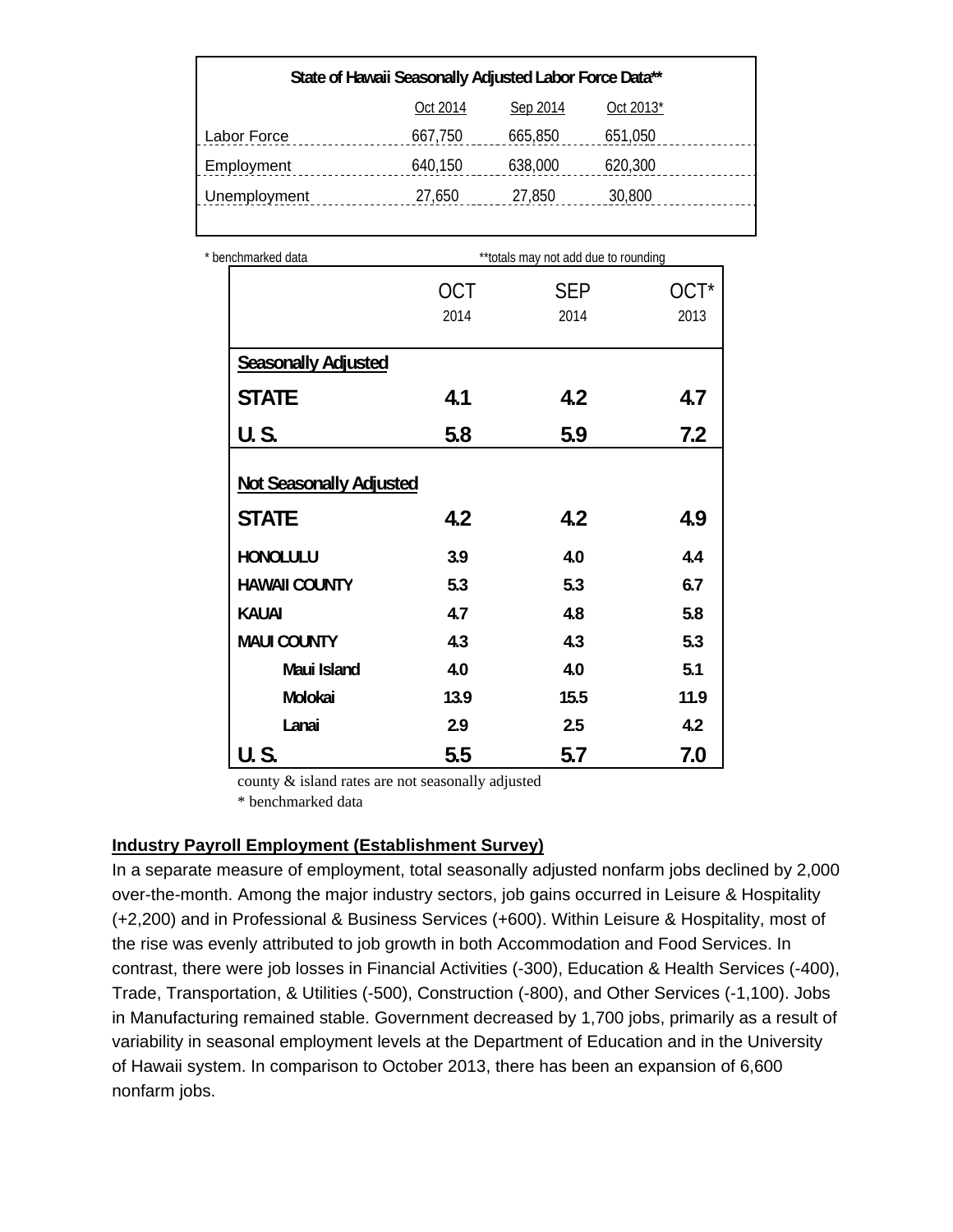

| <b>Seasonally Adjusted Non-Ag. Jobs (Statewide)</b> |               |               |         |  |  |  |
|-----------------------------------------------------|---------------|---------------|---------|--|--|--|
| <b>SELECTED SERIES:</b>                             | <b>Oct-14</b> | <b>Sep-14</b> | Oct-13* |  |  |  |
| MINING, LOGGING & CONSTRUCTION                      | 30,600        | 31,400        | 30,600  |  |  |  |
| <b>MANUFACTURING</b>                                | 13,700        | 13,700        | 13,500  |  |  |  |
| Non-Durable Goods                                   | 9,600         | 9,900         | 9,900   |  |  |  |
| TRADE, TRANSPORTATION & UTILITIES                   | 117,800       | 118,300       | 117,800 |  |  |  |
| <b>Wholesale Trade</b>                              | 18,300        | 18,200        | 17,800  |  |  |  |
| <b>Retail Trade</b>                                 | 68,600        | 69,300        | 70,000  |  |  |  |
| <b>FINANCIAL ACTIVITIES</b>                         | 27,500        | 27,800        | 27,300  |  |  |  |
| Real Estate & Rental & Leasing                      | 12,000        | 12,400        | 11,900  |  |  |  |
| <b>PROFESSIONAL &amp; BUSINESS SERVICES</b>         | 82,900        | 82,300        | 80,100  |  |  |  |
| Professional, Scientific, Tech Svcs                 | 25,000        | 25,100        | 24,300  |  |  |  |
| Mgmt of Companies & Enterprises                     | 8,600         | 8,600         | 8,300   |  |  |  |
| Administrative & Support & Waste Mgmt               | 49,300        | 48,600        | 47,500  |  |  |  |
| <b>EDUCATIONAL &amp; HEALTH SERVICES</b>            | 80,200        | 80,600        | 79,300  |  |  |  |
| <b>Educational Services</b>                         | 15,300        | 15,400        | 15,300  |  |  |  |
| <b>Health Care &amp; Social Assistance</b>          | 64,900        | 65,200        | 64,000  |  |  |  |
| <b>LEISURE &amp; HOSPITALITY</b>                    | 115,100       | 112,900       | 110,800 |  |  |  |
| Arts, Entertainment & Recreation                    | 12,100        | 11,700        | 11,800  |  |  |  |
| <b>Accommodation &amp; Food Services</b>            | 103,000       | 101,200       | 99,000  |  |  |  |
| <b>OTHER SERVICES</b>                               | 25,800        | 26,900        | 26,700  |  |  |  |
| <b>GOVERNMENT</b>                                   | 124,700       | 126,400       | 125,500 |  |  |  |
| <b>Federal Government</b>                           | 33,200        | 33,200        | 33,600  |  |  |  |
| <b>State Government</b>                             | 72,800        | 74,600        | 73,200  |  |  |  |
| <b>Local Government</b>                             | 18,700        | 18,600        | 18,700  |  |  |  |
| <b>TOTAL: STATEWIDE</b>                             | 626,700       | 628,700       | 620,100 |  |  |  |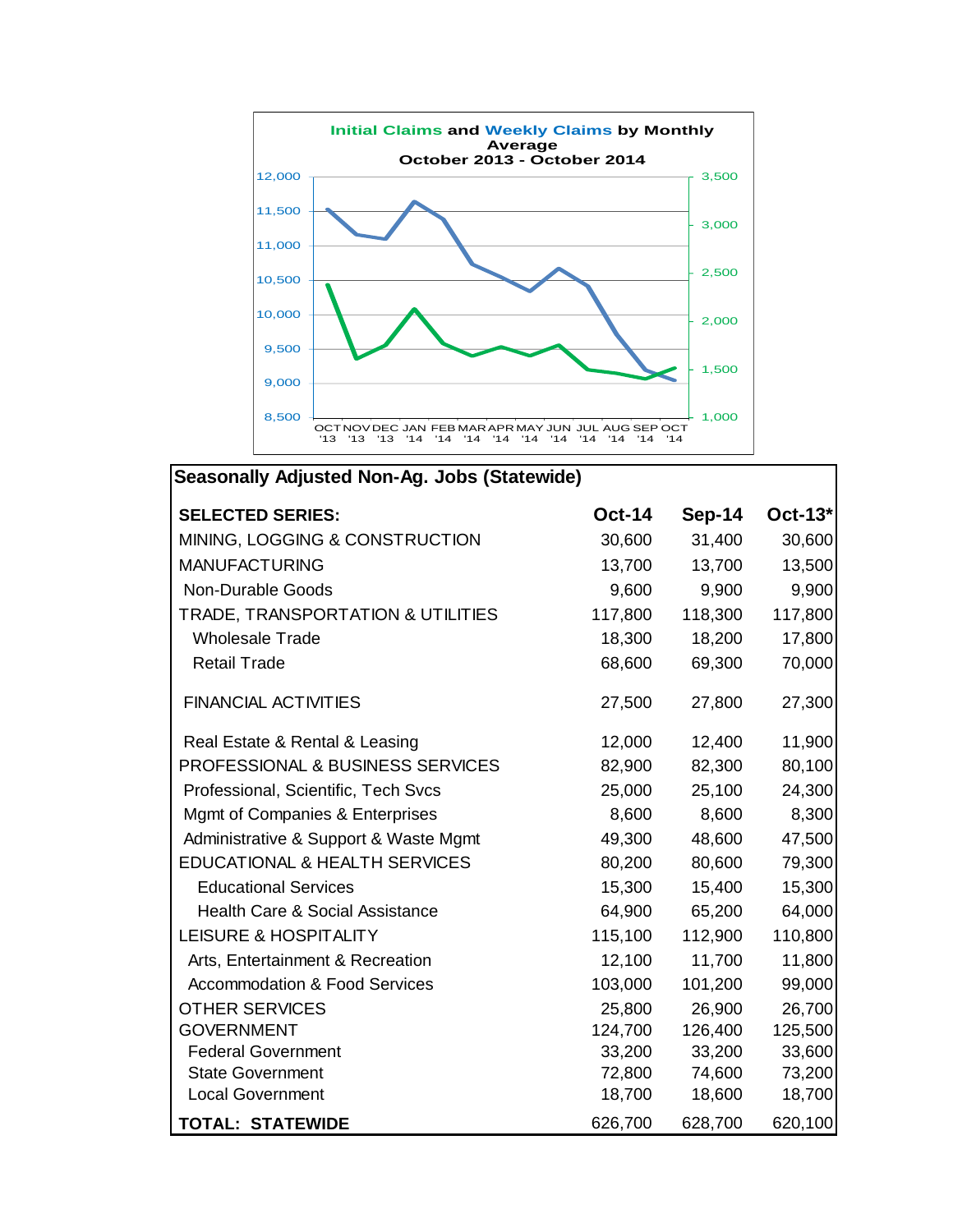

#### **Technical Notes**

#### **Seasonal Adjustment**

The seasonal fluctuations in the number of employed and unemployed persons reflect hiring and layoff patterns that accompany regular events such as the winter holiday season and the summer vacation season. These variations make it difficult to tell whether month-to-month changes in employment and unemployment are due to normal seasonal patterns or to changing economic conditions. Therefore, the BLS uses a statistical technique called seasonal adjustment to address these issues. This technique uses the history of the labor force data and the job count data to identify the seasonal movements and to calculate the size and direction of these movements. A seasonal adjustment factor is then developed and applied to the estimates to eliminate the effects of regular seasonal fluctuations on the data. Seasonally adjusted statistical series enable more meaningful data comparisons between months or with an annual average.

## **Current Population (Household) Survey (CPS)**

A survey conducted for employment status in the week that includes the 12<sup>th</sup> day of each month generates the unemployment rate statistics, which is a separate survey from the Establishment Survey that yields the industry job counts. The CPS survey contacts approximately 1,000 households in Hawaii to determine an individual's current employment status. Employed persons consist of: 1) all persons who did any work for pay or profit during the survey reference week, 2) all persons who did at least 15 hours of unpaid work in a family-owned enterprise operated by someone in their household, and 3) all persons who were temporarily absent from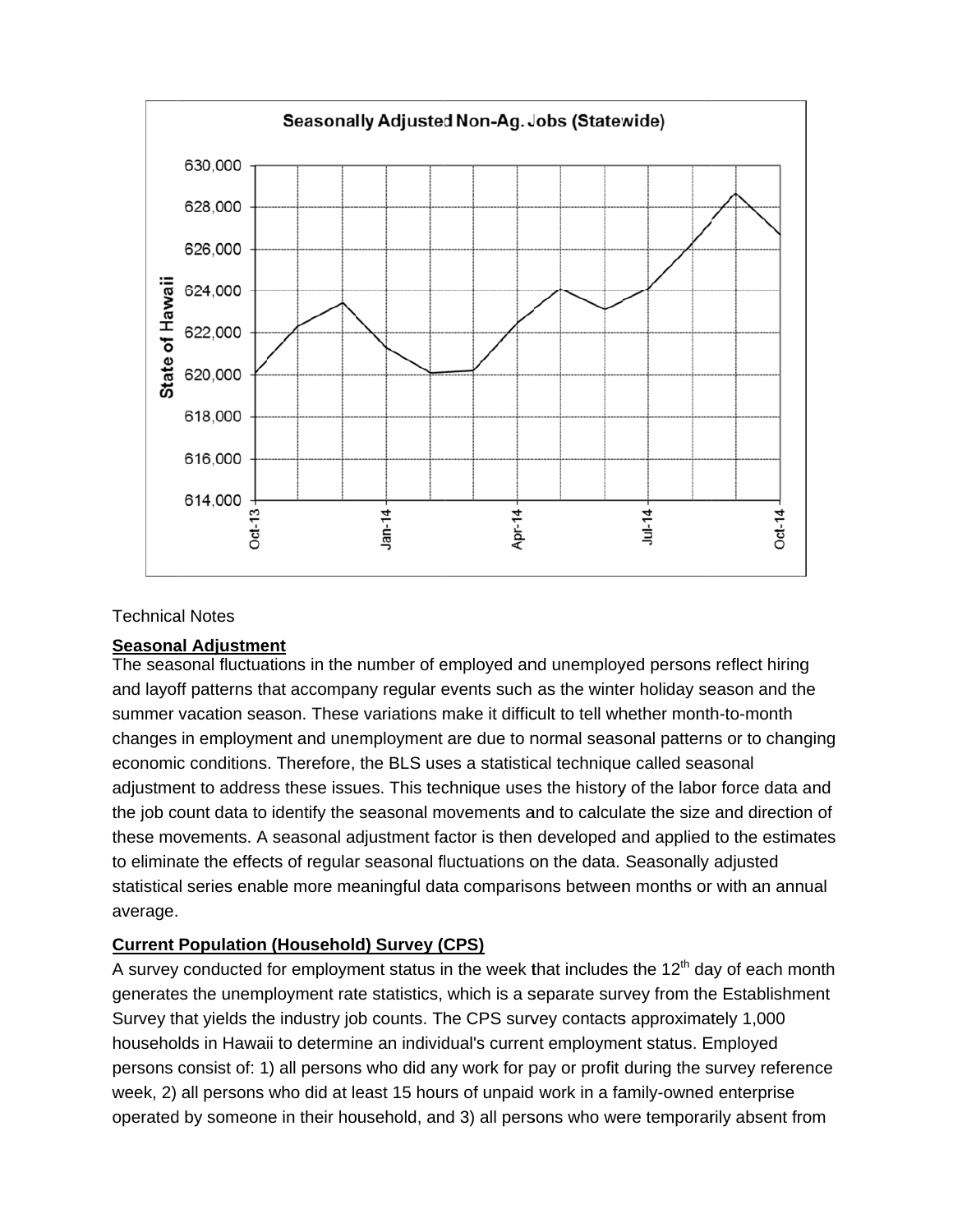their regular jobs, whether they were paid or not. Persons considered unemployed are ones that do not have a job, have actively looked for work in the prior four weeks and are available for work. Temporarily laid off workers are counted as unemployed, whether they have engaged in a specific job seeking activity. Persons not in the labor force are those who are not classified as employed or unemployed during the survey reference week.

## **Benchmark Changes to Local Area Unemployment Statistics Data**

Revisions to the 2013 labor force estimates included incorporating updated inputs, updated population controls, re-estimation of models, and adjustment to new division and national control totals. The updated population controls reflect the annual updating of population estimates by the U.S. Census Bureau.

## **Change to Monthly Employment Estimates**

This release incorporates revised job count figures from 1990 through 2013 for the seasonally adjusted series. The reconstructed data reflects data from historical corrections applied to unadjusted supersector or sector level series. For years, analysts with the State DLIR's Research and Statistics Office have developed monthly employment estimates for Hawaii and our metropolitan areas. These estimates were based on a monthly survey of Hawaii businesses and analysts' knowledge about our local economies. Beginning with the production of preliminary estimates for March 2011, responsibility for the production of State and metropolitan area (MSA) estimates was transitioned from individual state agencies to the U.S. Bureau of Labor Statistics (BLS).

For Hawaii, this means the transition of statewide and Honolulu MSA areas. State agencies will continue to provide the BLS with information on local events that may affect the estimates, such as strikes or large layoffs/hiring at businesses not covered by the survey and to disseminate and analyze the Current Employment Statistics (CES) estimates for local data users. BLS feels this change is designed to improve the cost efficiency of the CES program and to reduce the potential bias in state and area estimates. A portion of the cost savings generated by this change is slated to be directed towards raising survey response rates in future years, which will decrease the level of statistical error in the CES estimates. Until then, state analysts feel this change could result in increased month-to-month variability for the industry employment numbers particularly for Hawaii's counties and islands.

## **Seasonally Adjusted Labor Force and Unemployment Estimates for Honolulu**

Effective with the release of metropolitan area data for May 2011, the BLS is publishing smoothed seasonally adjusted civilian labor force and unemployment estimates for all metropolitan areas, which includes the City and County of Honolulu. BLS releases this data each month in the *Metropolitan Area Employment and Unemployment* news release. The schedule is available at http://www.bls.gov/lau/lausched.htm.

## **Alternative Measures of Labor Underutilization**

*Alternative Measures of Labor Underutilization for States, Third Quarter of 2013 through Second Quarter of 2014 Averages*.